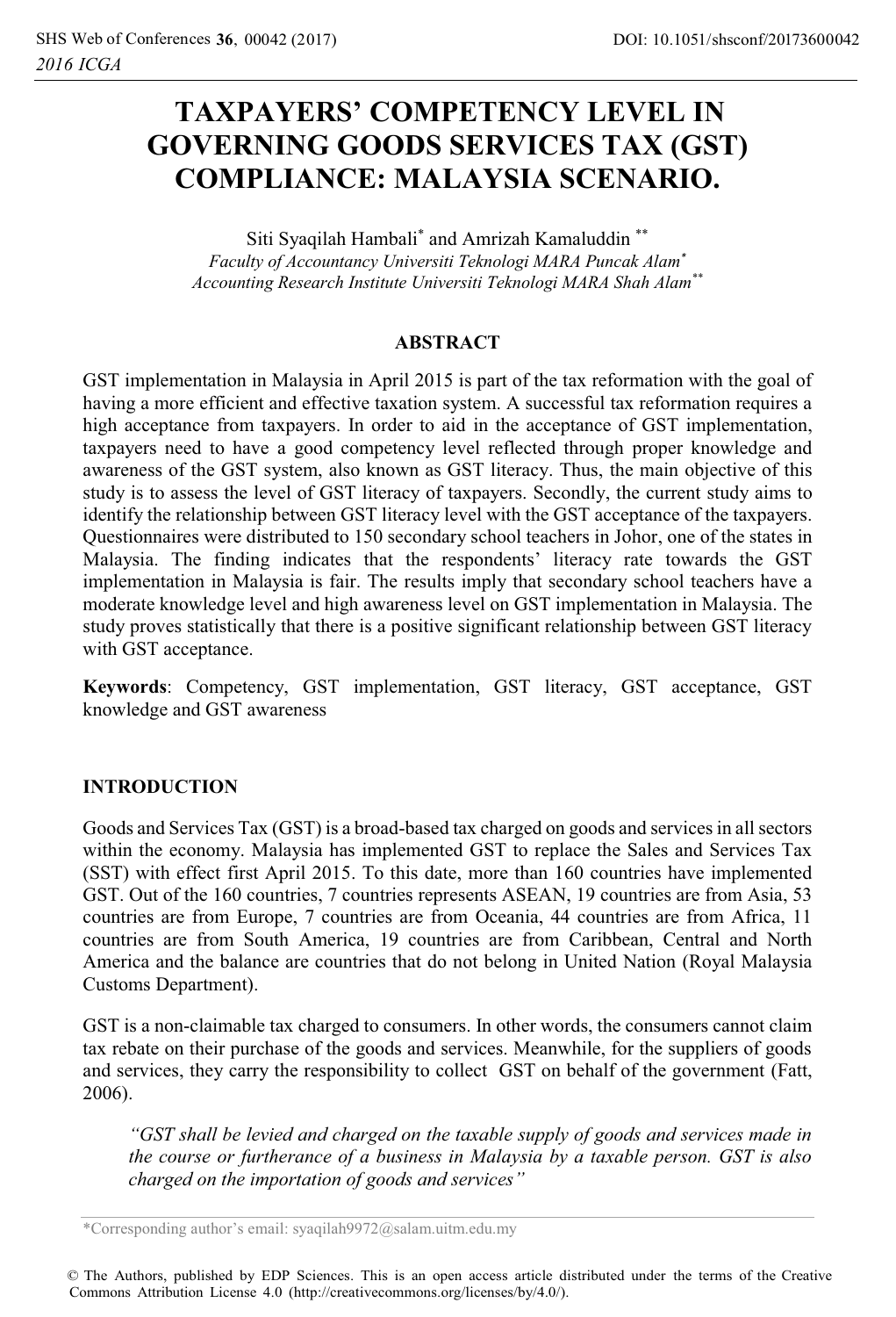(Royal Malaysia Customs Department)

The proposal to implement GST was made in the Budget Speech 2005 to replace SST which should have taken into effect on 1January 2007. However, the GST implementation was delayed due to many criticisms and non-readiness issues. It was then tabled again on 16December 2009 as the first reading in Dewan Rakyat and then again was delayed (Shamsuddin, Ruslan, Halim, Zahari, & Fazi, 2014). Subsequently, on 25October 2013, the SixthPrime Minister of Malaysia, Dato' Sri NajibTunRazak in the Budget presentation 2014 has announced that the GST will take effect on 1 April 2015.

# **PROBLEM STATEMENTS**

The GST implementation in Malaysia is expected to have an impact on the price of the goods and services. It is also expected to affect the lower income consumers' purchasing power, an increase in the tax rate and an increase in the government responsibility in utilising GST money (Narayanan, 2014). Such impacts have been discussed and established in other countries and as such, it is expected that Malaysia may likely be facing the same experience. Therefore, the Malaysian government needs to take appropriate measures to alleviate these impacts once GST is implemented. Consideration needs to be made particularly on the link between the price of the goods and services and the income level of the consumers. It is expected that the increase in price of goods and services would reduce the lower income consumers' purchasing power. The significant increase in the price of goods and services such as transportations which are commonly used by the middle and lower income earners would impact their financial conditions (Narayanan, 2014).

Studies have shown that the public in general have limited knowledge and lack of awareness on the various kinds of tax in Malaysia. The public are also unaware of how the government utilises the tax money for true expenditure (Moomal and Zakaria (2014). Such lacking of GST knowledge might lead to a false calculation of GST charged by the businesses that wanted to deceit their customers. Of consequence, GST evasion cases would increase and the government would experience a low tax collection. In addition, the various GST charges may also confuse the public. The effectiveness of disseminating information on GST system to the public should be emphasized to enhance GST compliance and effectiveness. Sufficient knowledge is an essential requirement to gain the public acceptance and enhance compliance in achieving successful GST implementations. Therefore, knowledge in GST system is important to increase the public literacy, acceptance and confidence.

It is evident that to obtain the public attention and acceptance of GST, the country may find difficulty in achieving consensus among the public due to its large population. According to Mansor and Ilias (2013), changes can be difficult without proper preparation and resistance often occurs when changes take place. However, such resistance can be changed by addressing the mind-set of the public particularly the taxpayers. While, developing a new system is one of important preparation for GST and will involve in computerized accounting system for changes to take place.

Literally, the Malaysia public is at doubt and may not be easily convinced because of the different thinking and perspectives, and different political backgrounds either from the opposition parties or among the public. The pivot deal that always being discussed is how GST system benefits or harms them. Mansor and Ilias (2013) suggested that the acceptance of a new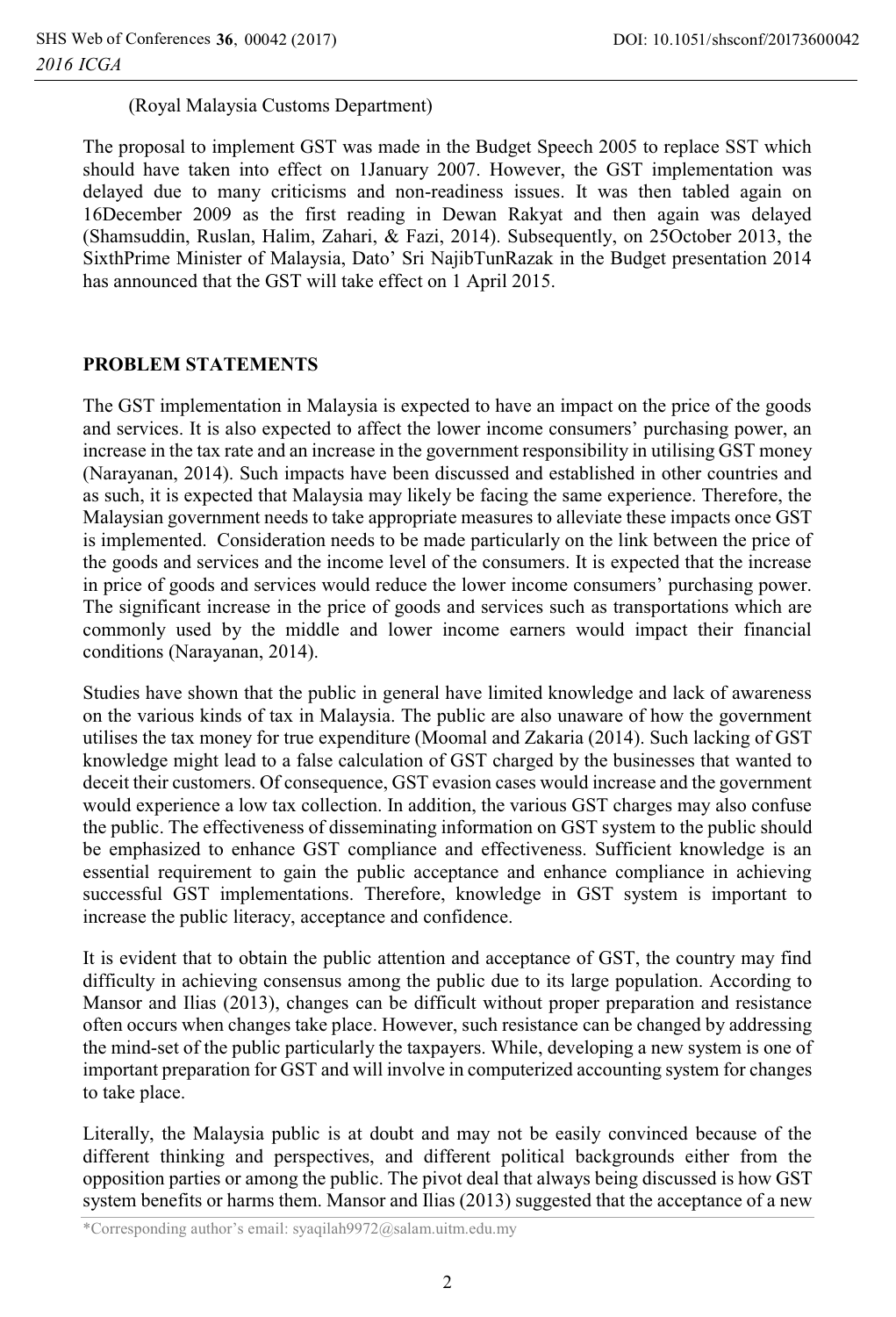tax reform can be alleviated through providing strong efforts in convincing the consumers by way of educating and explaining clearly how GST works and benefits them in a long run. Arguably, the importance of literacy on GST system among consumers is important.

The literacy level on GST among the public is evident because it leads to the acceptance of this tax reformation made by the government. There are several studies in the accounting literature that have reported that tax literacy among the Malaysians on average is still at medium level (Bhushan & Medury, 2013; Kamaluddin & Madi, 2005; Latiff, Noordin, Omar, & Harjito, 2005; Madi et al., 2010). It is worth to note that the responsibility in increasing the tax literacy among the people does not lie entirely in the government's hands. It is a shared responsibility in which the basic knowledge should be provided as early as possible since taxation is a universal knowledge that is applicable throughout the world.

Arguably, tax education should not only focus on students in the accounting and business related disciplines but also include students in other disciplines (Palil, Akir, & Ahmad, 2013). This is because these students will eventually become taxpayers in the future and therefore, are also in need of knowledge in taxation. In order to develop knowledgeable taxpayers, education from an early stage is necessary. Therefore, teachers' tax literacy should be developed in order to ensure that the secondary school students will received sufficient and useful information on taxation. In the future, taxpayers will be more opened up towards the taxation system as they have been educated earlier.

Palil et al. (2013) noted that literate taxpayers require sufficient tax knowledge and this knowledge should be provided starting from the early education in schools and not when they have enrolled in the tertiary level. GST knowledge is part of the tax education. Gaining GST knowledge should not only be the responsibility of the consumers but also is the responsibility of the companies. In order to increase the compliance rate among the companies, consumers and the public as a whole, they need to possess GST knowledge as early as possible. Once they have become the taxpayers or run their own businesses, they would be able to comply with at least the basic stage of taxation and of consequence, lead to higher compliance rate in Malaysia.

A group of studies have found that the awareness towards GST implementation in Malaysia is at a medium level (Latiff et al., 2005; Moomal & Zakaria, 2014; Palil & Ibrahim, 2011; Saira, Zariyawati, & Yoke-May, 2010; Shamsuddin et al., 2014). Among the reasons to such lack of awareness are lack of understanding and knowledge and this in turn has led them to oppose and reject GST implementation (Saira et al., 2010). The false concept of awareness in underestimating tax load and overestimating tax burden (Cullis & Jones, 1992) has provide further misconception on this new tax requirement (Saira et al., 2010).

# **LITERATURE REVIEW**

GST in Malaysia works with the standard rate of 6% of the goods and services. Companies with annual turnover exceeding RM500, 000 are mandatory to register GST and collect the tax on behalf of the government. Voluntary registration of GST can be performed by the companies to charge GST on the goods and services provided that companies remain in the system for at least 2 years. However, to avoid over burdening the consumers, the government has taken the initiative to categorise the GST into three main categories. (refer table 1)

Table 1: Three Categories of GST

<sup>\*</sup>Corresponding author's email: syaqilah9972@salam.uitm.edu.my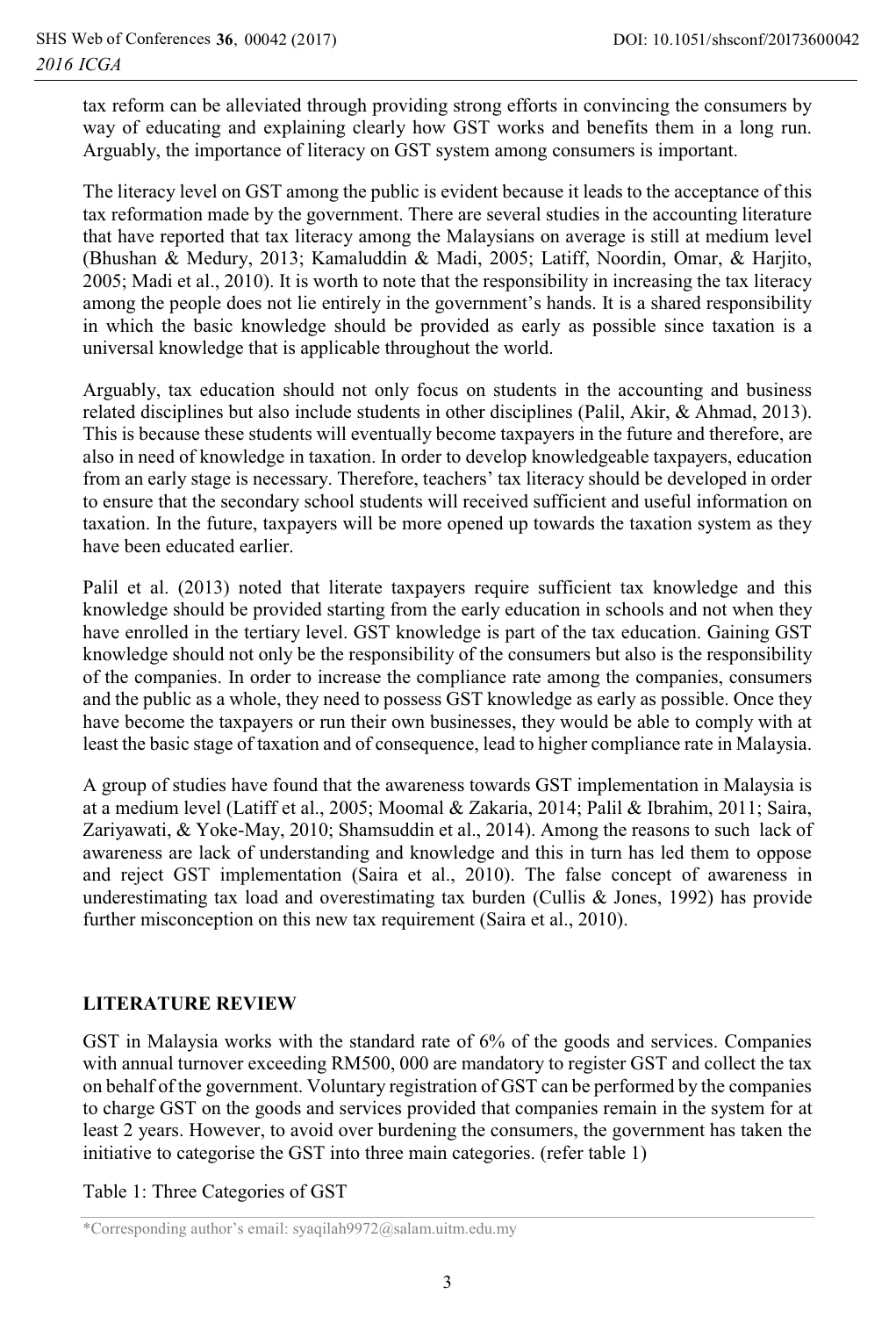| <b>Categories</b>   | <b>Examples</b>                                                                                                                                                                               |  |
|---------------------|-----------------------------------------------------------------------------------------------------------------------------------------------------------------------------------------------|--|
| 6% GST              | For all items that not listed as GST exempted or zero-rated supply items.                                                                                                                     |  |
|                     | Foods items: Rice, flour, sugar, cooking oils, spices, white bread and whole meal bread, coffee<br>powder, tea dust, cocoa powder, yellow mee, kueyteow, seafood and other unprocessed foods. |  |
|                     | Agriculture products and livestock's: Paddy, fresh vegetables, fruits, cows, goats, poultry.                                                                                                  |  |
| 0% GST              | Utilities and export: Water supply (domestic), electric supply for the first 300 units (domestic),<br>goods and services exported.                                                            |  |
|                     | The national essential medicines: 2900 medicines brands and medicines to treat 30 types of<br>diseases such as heart failure, diabetes, high blood pressure, cancer and etc.                  |  |
|                     | Reading materials: Child's colouring book, textbooks, dictionary, religious book, newspaper and<br>exercise and reference book.                                                               |  |
|                     | Public Transport: Rail services, bus services, taxi services, toll highways and bridges and water<br>transportation services.                                                                 |  |
| <b>GST</b> exempted | Housing loans: Sales and purchase / lease of residential property, agriculture land and land for<br>general use                                                                               |  |
|                     | Other services: Private healthcare and education services, selected financial services                                                                                                        |  |

(Royal Malaysia Customs Department, 2015)

In recent years, Malaysian researchers have shown great interest in researching GST. To this date, Malaysia is the latest country to implement GST. Research on the effectiveness of GST is among the highest areas that received interest among researchers in the accounting field. Studies (Benge, Pallot, & Slack, 2013; Breen, Bergin-Seers, Roberts, & Sims, 2002; Hooper & Smith, 1997; James, 2000; James & Alley, 2008; Jenkins & Khadka, 1998; McGowan & Billings, 1997) in other countries have focused on the effectiveness and benefits of GST implementation to the consumers, companies and the country.

#### *GST Literacy*

According to the United Nations Education, Scientific and Cultural Organisations (UNECSO), literacy is defined 'as a person that can understand a content and writing a simple note from his reading' (Latiff et al., 2005, p. 2). On the other hand, illiterate person can be defined as the inability of a person to read and write a simple note for his own benefits. Following the definition, this study refers literacy as the ability of a person to read and understand GST system in Malaysia.

Latiff et al. (2005) defined tax literacy as 'one who own sufficient ability to read, write and understand tax matters'. Madi and Kamaluddin (2003) defined literacy as 'the ability to fill the tax form and calculate their tax liabilities independently'. In another study, Kamaluddin and Madi (2005, p. 6) extended their definition of a literate taxpayer as 'having an average understanding of basic tax knowledge but need assistance in determining their tax liability'. Another studies by Bhushan and Medury (2013, p. 76) defined tax literacy as 'knowledge possess by individual to manage the issues concerning their personal taxation effectively'.

Mahdavi (2008) concluded that improving tax literacy rate can increase the level of taxation because he found that a high level of education has a positive affect towards sales and excise taxes. On the other hand, there is positive relationship between the effective literacy rates on tax revenues (Book, 2003). The maverick taxpayers may use the advantage of difference in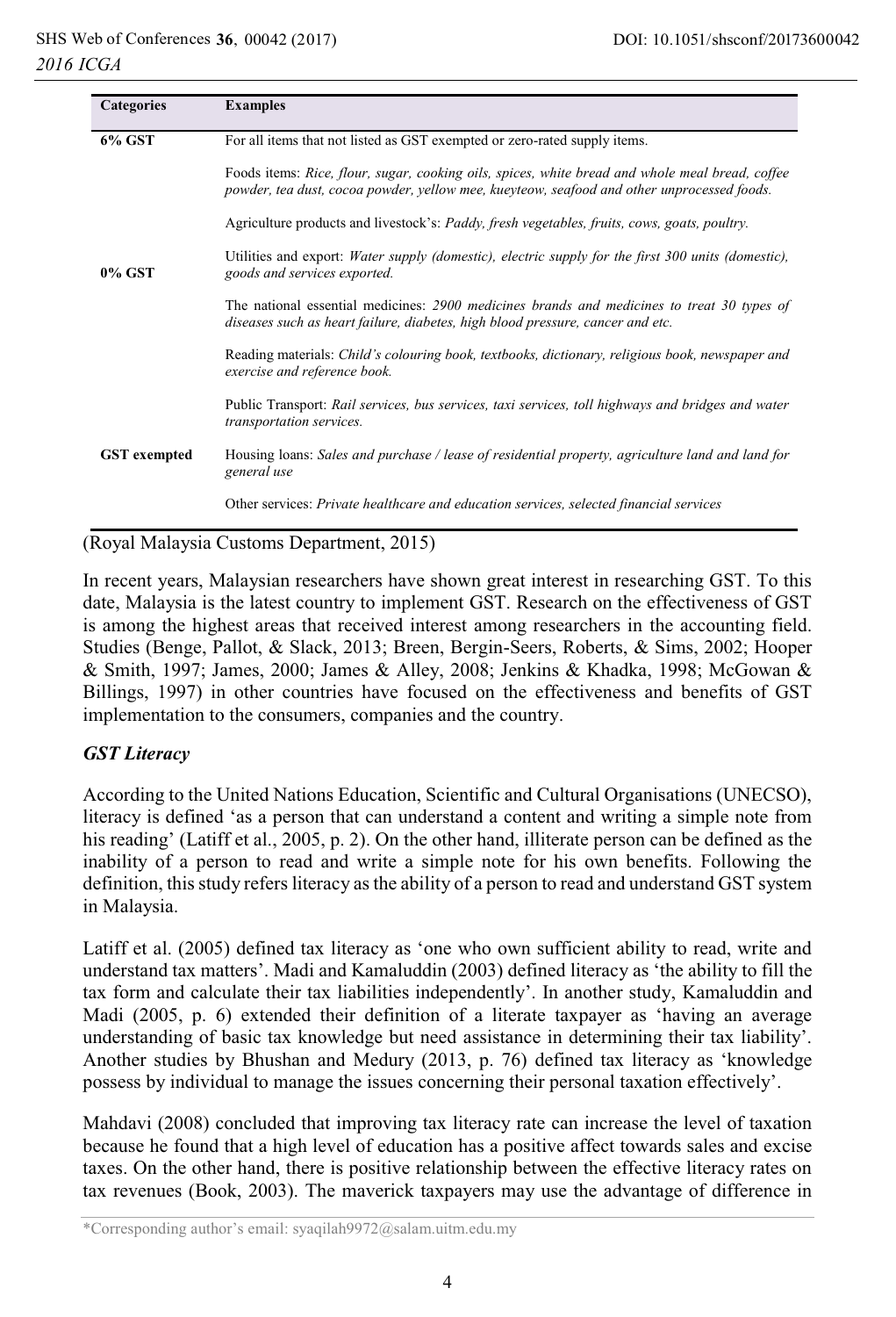taxes and languages in conducting tax evasion thus this will reduces tax revenues book (Book, 2003). High tax literacy can eliminate tax evasion, thus brings revenue to the country. A successful tax system can be maintained by developing tax literacy among the taxpayers to obtain information about domestic or international tax system (James, 2000).

In the context of taxation, many researchers (Bhushan & Medury, 2013; Book, 2003; James, 2000; Kamaluddin & Madi, 2005; Latiff et al., 2005; Mahdavi, 2008) as discussed above have defined tax literacy as related to the process of completing tax return from either corporate or individual tax liability since it is one of the major tax contributors to the government that affects the government financially. In brief, this study will examine the tax literacy in the perspective of GST.

# *GST Knowledge*

Knowledge is defined as 'an information, understanding and skills that gain through learning and experience' (Oxford Student's Dictionary of English, 2007). Following this definition, this study refers knowledge as the information and understanding on GST implementation as part of the taxation system in Malaysia where the knowledge of taxation has become a major need for all taxpayers and potential taxpayers (Bardai, 1992). Tax knowledge such as charging GST on items, paying income tax and etc. is also required by businesses in their transactions. Tax knowledge that needs to be understood by businessman is because their daily business transactions include collecting in charging tax money to the customers or from the suppliers. Many companies in Malaysia realise that GST system is complex and they lack of knowledge in GST system at using the correct policies and rate in their business transactions (Palil, Ramli, Mustapha, & Hassan, 2013). The complexity may harm the successful of implementation process and may increase the rate of tax evasions.

The introduction of a new tax system such as self-assessment system beforehand requires the taxpayers to obtain sufficient tax knowledge (Loo, Evans, & McKerchar, 2010). Arguably, this can be applied to GST introduction. Saira et al. (2010) conducted a study to explore the GST awareness in Malaysia. They found that 95% of the respondents are aware that tax is one of the major incomes for the government. The respondents who are from the accounting and nonaccounting background possessed a high percentage of basic taxation knowledge. Since the findings show that the knowledge on basic taxation is high, Saira et al. (2010) indicated that the respondents with an accounting background are aware of GST. They also found that having a basic tax knowledge would lead to a different level of understanding on GST among the respondents. They also found that the respondents have a balance understanding on GST since they are unable to define GST in general and are unable to identify the GST rate proposed by the government. Their findings indicated that having a basic knowledge of taxation is not sufficient to explain a person's level of understanding on the tax system.

Prior to the implementation of GST in Singapore, the government has taken an initiative to educate their taxpayers by providing various programs related to the rational and effect of GST to the public and businesses. The first program was getting the businesses ready (Jenkins  $\&$ Khadka, 1998). Various programs were conducted such as dialogues and seminars between the Inland Revenue Authority of Singapore (IRAS) and the trade associations in Singapore. The purpose of the programs was to obtain input from the businesses on their actual business activities in order to design the GST system. The feedbacks gathered from the seminars and dialogues have assisted the government in tuning the GST system to meet the needs and conditions of the consumers and local businesses. A special GST division was established to examine the special aspects of specialised industries activities to avoid dispute before the GST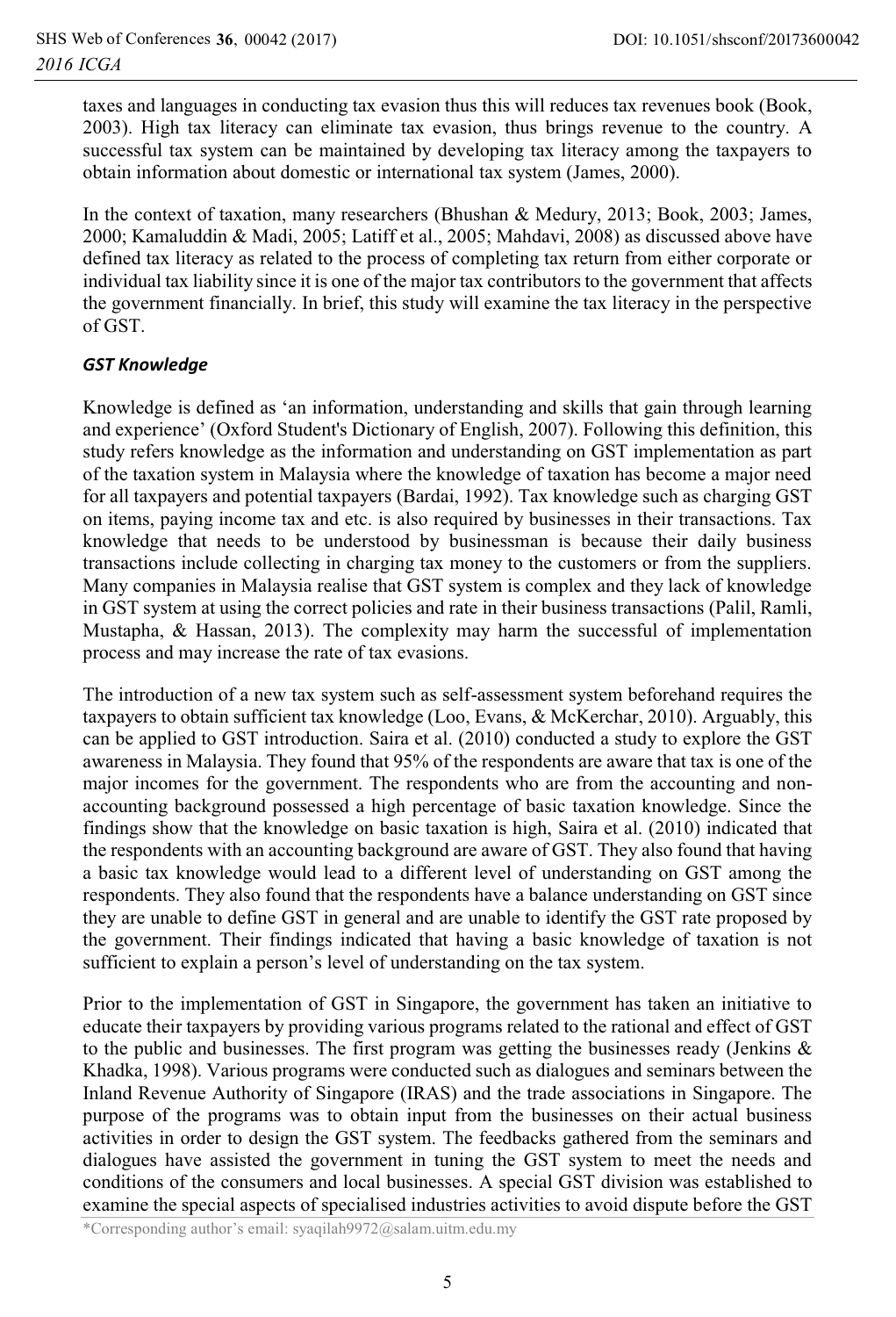was implemented. Other programs were conducted to educate the public on GST (Jenkins & Khadka, 1998). IRAS also took the initiatives to educate the young college students and local officers so that they could explain and resolve disputes among family members who are also the consumers.

# *`GST Awareness*

Moomal and Zakaria (2014) defined awareness as the action context of a person imparted from the level of understanding upon certain activities. The general definition of awareness is a consciousness or interest (Oxford Student's Dictionary of English, 2007). Following this definition, this study defines awareness as the interest of the taxpayers towards understanding GST implementation in Malaysia. Cullis and Jones (1992) identified two types of awareness among the public namely, optimistic and pessimistic. Optimistic refers to the underestimation of tax load by the public servers whilst pessimistic refers to the overestimation of tax burden (Moomal & Zakaria, 2014).

Saira et al. (2010) have also examined the awareness of GST between respondents with accounting background and respondents without accounting background. They found a different level of awareness where 95.74% of the respondents with accounting background are aware and understand GST. This is understandable since tax education is one of the subjects taught in accounting courses. The awareness is naturally developed based on the understanding and knowledge among the respondents with accounting background (Fatt, 2006). However, Moomal and Zakaria (2014) found that respondents with low education level are more aware of GST compared to the respondents with high education level.

Shamsuddin et al. (2014) examined the educators' awareness on GST implementation. Their results showed that 93.8% of the respondents are aware of GST proposed by the government. However, only 79.6% of the respondents understand why GST needs to be implemented in Malaysia. They concluded that acceptance of GST can only be achieved when the educators fully understand GST.

Al-Mamun et al. (2014) found that a significant negative relationship between the respondents' awareness and education level. In other words, the respondents' high level of education leads to a lesser awareness on GST. In contrast, Moomal and Zakaria (2014) found a no significant relationship between education level and awareness level although they found the acceptance level of GST varies among the respondents.

Moomal and Zakaria (2014) found that 76% their Malaysian respondents are aware of GST. The overall mean score of awareness level among the respondents showed a moderate to low level of awareness. The reasons to the low level of awareness are fear of price increases, occurrence of inflation, lack of information and unclear objectives (Moomal & Zakaria, 2014). However, their study was conducted before GST was implemented. The results may be different if the study had been conducted after the GST implementation. This is because awareness on GST may increase from time to time since certain GST issues may have been solved and some new issues may have also emerged. Of consequence, this may influence the public interest towards GST and affect their awareness.

<sup>\*</sup>Corresponding author's email: syaqilah9972@salam.uitm.edu.my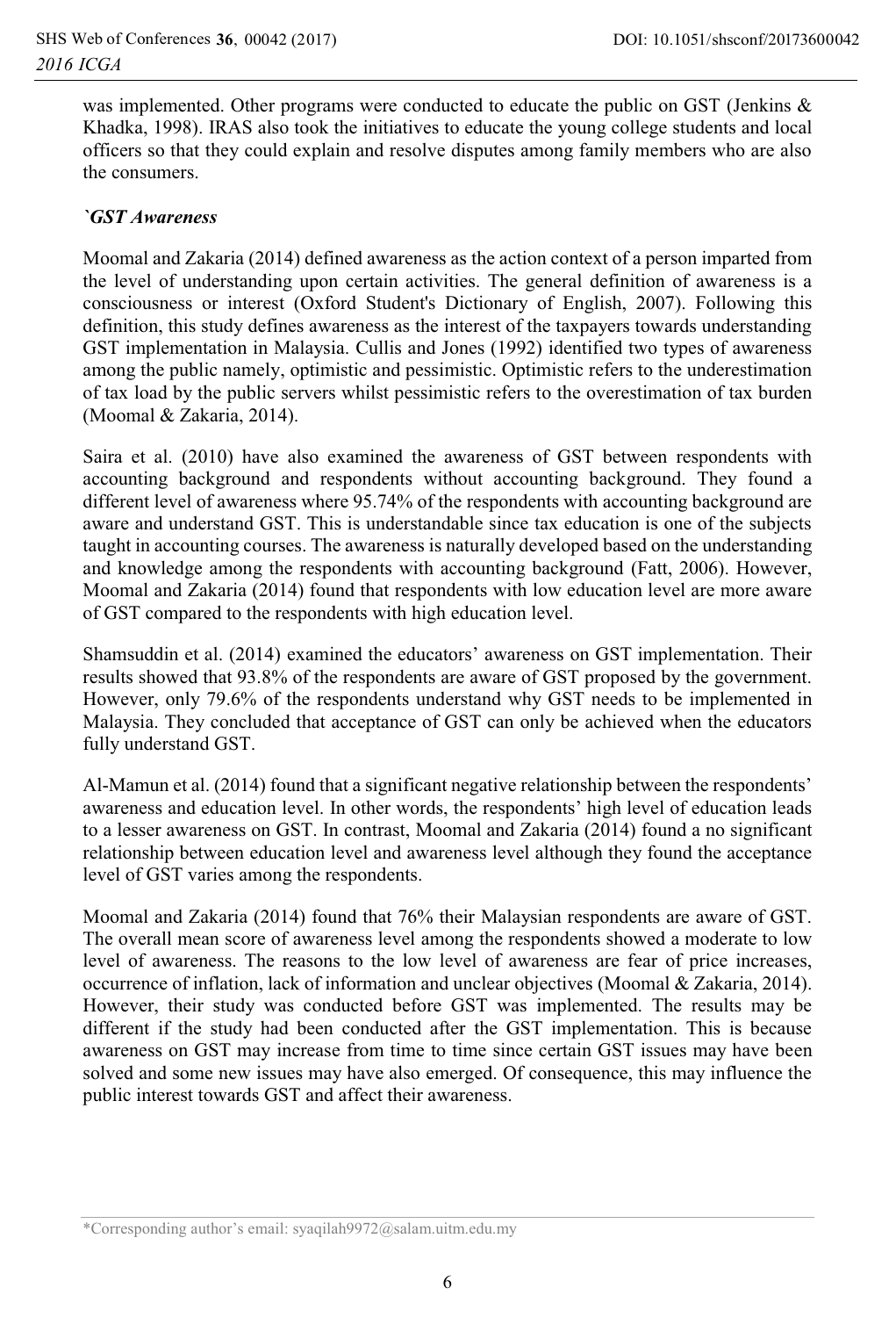# *GST Acceptance*

GST is part of the tax system which is not recent and it shares the same concept as VAT. As in other tax systems, there would be people opposing to GST implementation. Benge et al. (2013) claimed that in gaining the public acceptance on tax system, the system must prove to be beneficial to the low-income families and beneficiaries, and a subsequent tax reformation process.

In Malaysia, GST implementation has faced some difficulties in terms of acceptance from the public (Choo, 2014; Fadzell, 2015; The Star Online, 2013). This calls for the government to strategise ways to inform the public on the benefits of GST in order to protect their revenue and enhance the tax system. It is clear that the government would not impose a policy that is not beneficial to the public and the country. The GST implementation in April 2015 may cause evasion and a burden to the average income earners (The Star Online, 2013). The consumers need to know which goods and services are not taxable and the exclusion list must be clear. Enforcement would ensure that the entire groups of profit-making organisations do not take advantage on this issue. Nurhayati, Halimatusadiah, and Diamonalisa (2015) added that 'a successful VAT/GST system depends upon proper planning and preparation, sound accounting practices, systematic organizational audit, fully acceptance of people, trained manpower, sound ethical business practices in business and ethical government representatives' (Nurhayati et al., 2015, p. 148).

Shamsuddin et al. (2014) found that the educators' acceptance towards GST implementation in Bandar Muadzam Shah Pahang is moderate. In relation to the mean score of the individual acceptance items, all items were above the average mean scores indicating that the educators are in between moderate to high acceptance level. However, Saira et al. (2010) provided a contrasting finding when investigating GST awareness in Malaysia. Their results showed 60.53% of the respondents oppose GST implementation in Malaysia and surprisingly, 66.67% out of the 60.53% of the respondents who oppose GST implementation are with an accounting background. Their results also showed that a high percentage of agreement on GST implementation was found from non-accounting background. They found that the respondents oppose to GST implementation was influenced by the increase in the price of goods and services. Such perception comes mainly from the low-income earners. Furthermore, Ahmad, Ahmad, and Alwie (2015) concluded that perceptions among Malaysian have a significant strong association with acceptance. However, interestingly, this is contrary to a study conducted by Olatunji (2013) where the perception of Nigerian on VAT has no significance effect on its acceptance.

Palil, Akir, et al. (2013) conducted a survey among enterprises in Malaysia on GST acceptance. They found that due to the low level of readiness, the acceptance level among the enterprises is still very low. The enterprises are not ready to accept GST due to lack of understanding GST as they perceived GST implementation would lead to high compliance cost. They concluded that only 17 % of their respondents have purchased the GST system software during the training sessions.

Low level of acceptance among the consumers was also found in Palil and Ibrahim (2011) and Moomal and Zakaria (2014). Palil and Ibrahim (2011) conducted their study using middle income earners located in the big cities in Malaysia. Only 12% of the respondents accept GST even though they were not aware of GST implementation and 39% of the respondents accept GST provided that they are aware of the GST implementation. Such low level of acceptance is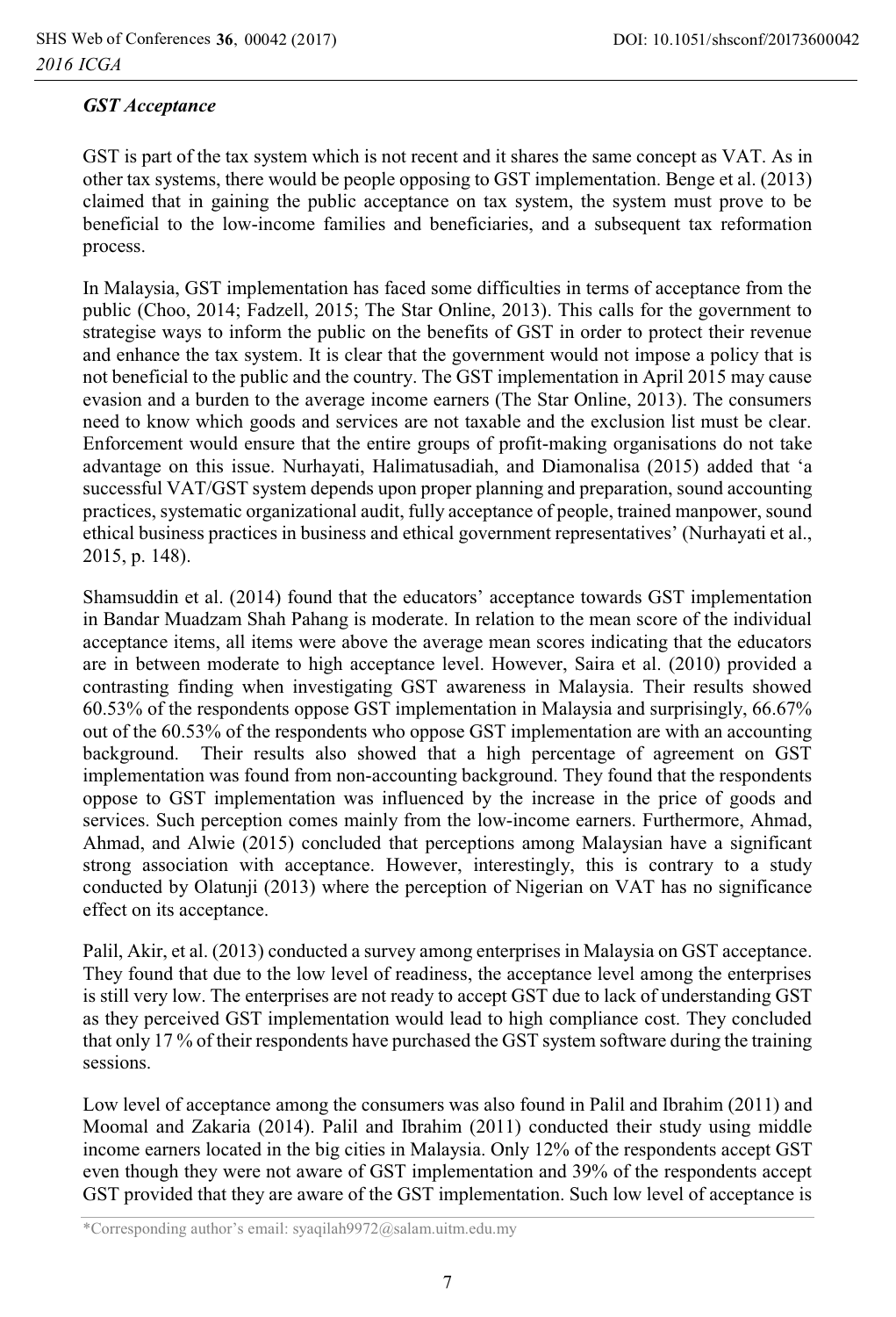due to the perception that GST would increase their cost of living. Meanwhile, Moomal and Zakaria (2014) in their study on GST acceptance of Malaysian consumers found a moderate to low level of acceptance (53.5%). Such resistance could be attributed by the fear of price increased. The consumers also perceived that they received less information and were not clear on the purpose of GST implementations in Malaysia.

In New Zealand, a uniform rate approach of broad based GST system has influenced the acceptance level in the country. It becomes a moderating factor to the economy, help the poor and proven to reduce a number of special cases (Benge et al., 2013). The implementation of GST in New Zealand has received a quick acceptance among the public. Prior to GST implementation, 30 to 35% of public approval was obtained and the acceptance level increased to 65% two weeks after implementation (Benge et al., 2013; Breen et al., 2002). The high level of acceptance has largely come from a comprehensive publicity, education campaign and identified potential problems.

The government of New Zealand has provided duration of time for planning purpose before GST implementation took place. The GST Coordinating Office started to develop and coordinate the GST system for the country. The factors considered in implementing GST are overseeing the initiatives in the GST progress that focus on business needs, conducted a program for business and general public as a whole, and fairly view the misunderstanding on GST system and law in all aspects (Breen et al., 2002). These factors are seen to have provided a smooth transition in the introduction period despite the negative perception among the lower revenue companies due to lack of understanding GST. The lower revenue businesses felt that GST implementation is burdensome and unfair. Therefore, the burden and unfair treatment felt at all levels of income can influence the success of GST system either the public or companies and subsequently, low acceptance level.

Meanwhile, Singapore has its own strategy in gaining public acceptance towards GST implementation. GST was introduced in 1994 at 3% which is considered a low rate and this rate was not raised within the next 5 years. An increased in tax rate started in 2003 at 4% and then was further raised in 2007 to 7% (Narayanan, 2014). They started at a low level of tax rate in order to gain public acceptance due to their acknowledgment that public trust would influence the success of new tax reformation process in Singapore. The introduction of GST was supported by the reduction in income tax rate and property tax rate. GST was also introduced at a low rate because Singapore has a stable economy and thus, did not require additional funds to govern the country during that time. In addition, the increase in the GST rate provides an offset to the lower middle income levels such as GST Voucher Scheme and to the companies such as tourist refund scheme and special scheme related to export to minimise its impact at the early implementation stage (Jenkins & Khadka, 1998). The developed countries have made Singapore a benchmark for GST system. Therefore, Malaysia government can take the success initiative from New Zealand and Singapore in structuring their tax system in order to achieve high acceptance from the citizen.

# *GST Literacy and Relationship with GST Acceptance*

The current study focuses on knowledge and awareness as proxies to literacy. Kamaluddin and Madi (2005) in their survey of tax literacy of knowledge possessed by individuals on personal tax have found that their respondents have a low level of knowledge towards tax compliance. On the other hand, Palil, Akir, et al. (2013) has examined the role of religiosity in relation to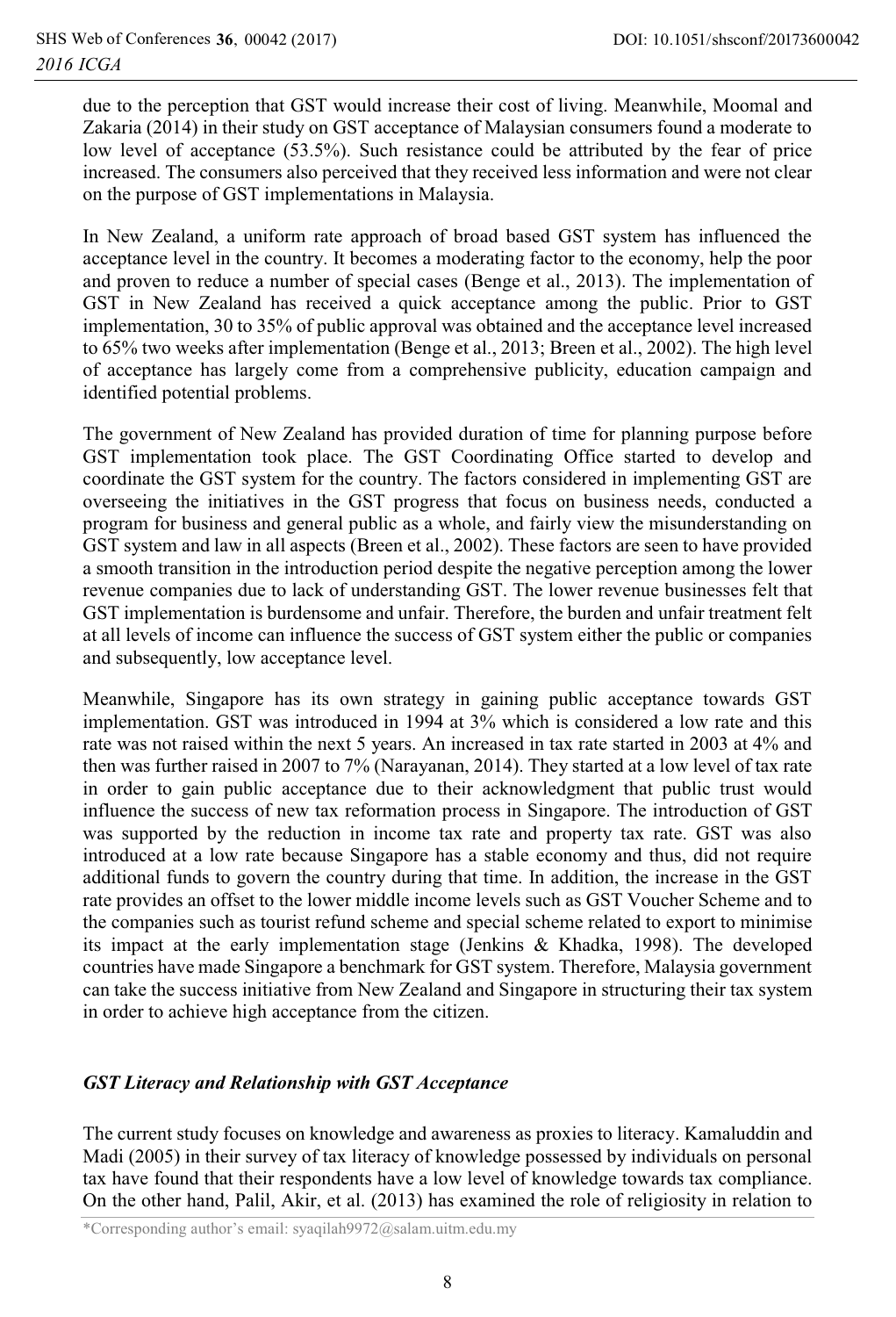the tax education and tax knowledge towards tax compliance. They found no significant relationship between tax education and tax compliance but a significant relationship between tax knowledge and tax compliance. This indicates that knowledge is a major determinant of tax compliance but not education level. Therefore, a negative perception on GST would probably come from the low level of knowledge which indirectly affects the acceptance level of GST implementation (Ahmad et al., 2015; Shamsuddin et al., 2014). Research finding by Bardai (1992) also points towards 30-50% of taxpayers in Malaysia are illeterate and it is associated with inadequate tax knowledge.

Using a questionnaire survey, Saira et al. (2010) found that the GST awareness among the respondents in Malaysia are inconsistent. They found that the respondents have a poor understanding of GST that led them to oppose GST implementation. The awareness among the public on GST needs to be raised in order to alleviate the misconception of GST attributed by the contradiction of optimistic and pessimistic awareness. Failure to rectify the misconception would influence the public acceptance towards GST. More recent study done by Ahmad et al. (2015) have confirmed that government effort in increasing the awareness towards GST among Malaysian has a strong association with consumers understanding on GST and their level of willingness in accepting GST. In addition, taxpayers' knowledge gains either in formal or nonformal education will have a positive impact on awareness level of taxpayers (Nurhayati et al., 2015).

#### **RESEARCH METHOD**

This study chose secondary school teachers who are currently working in BatuPahat, Johor Darul Takzim as the sample study. Secondary school teachers are chosen because previous study (Bahari & Ling, 2009) has only focused on educators in the higher institutions. No studies have examined the GST system from the perspective of the secondary school teachers. Since secondary school teachers are also GST taxpayers and contribute to the government's revenue through GST, this sample seems suitable.This study adopted the quantitative data analysis technique. This study also engaged in both descriptive and inference statistics. The primary data was collected through questionnaire survey. The questionnaires were distributed to secondary school teachers in BatuPahat. 91 valid data was then used for further research analysis. This study comprises of 4 variables namely GST acceptance, and GST literacy, where there are 2 dimensions of GST literacy namely GST knowledge and GST awareness. . In this study, 150 questionnaires were distributed to the respondents. Out of 150 questionnaires, 100 questionnaires were returned. From the returned questionnaires, 2 sets were rejected due to incomplete answers, resulting in 65.33% response rate.

# **RESULTS AND DISCUSSION**

The reliability of indicators in the questionnaire survey in this study was measured by using the interim consistency reliability of Cronbach's alpha coefficient.

| <b>Items</b> | Cronbach's Alpha | N of Items |
|--------------|------------------|------------|
|              |                  |            |
|              |                  |            |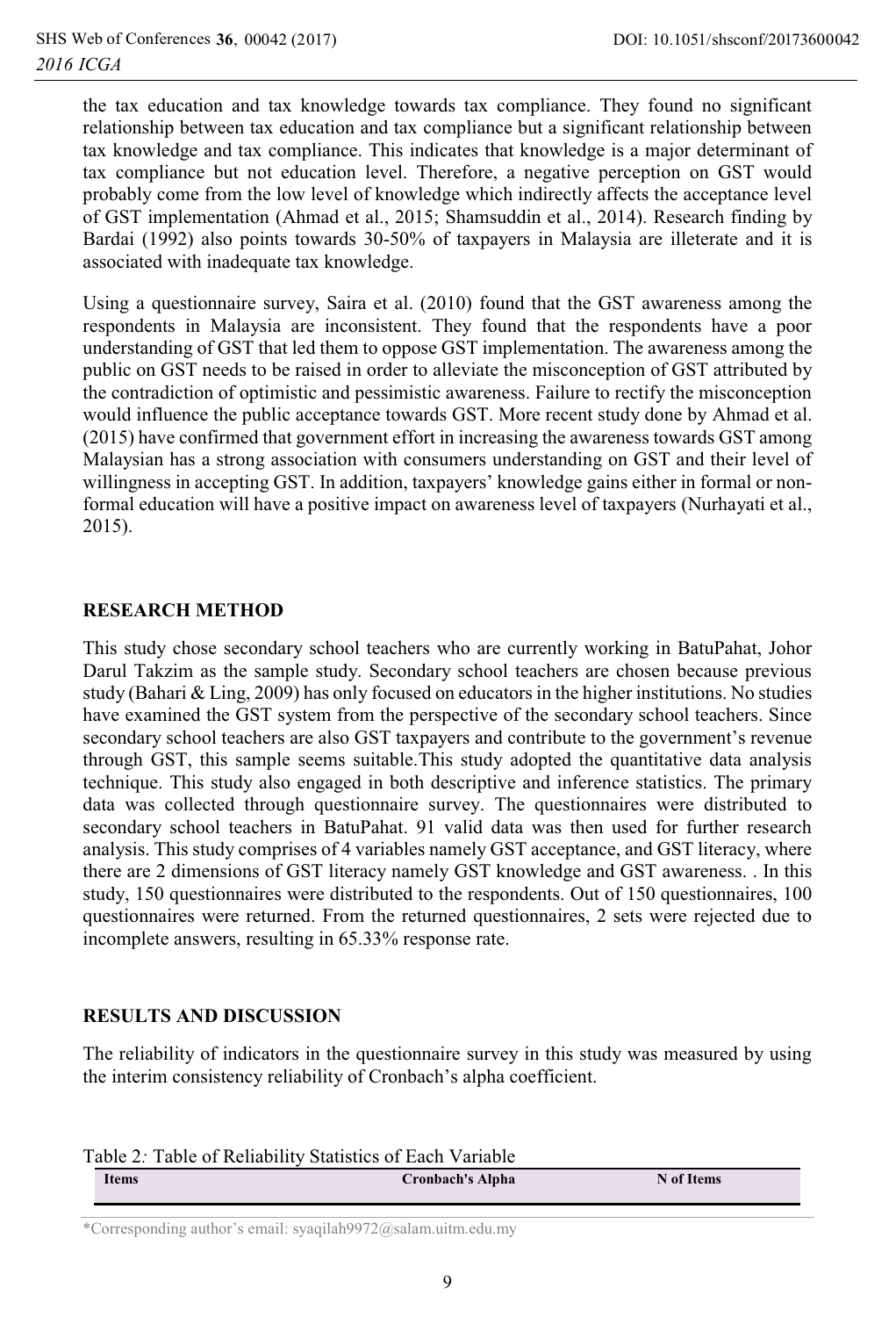| <b>GST Knowledge</b>  | 0.726 |    |
|-----------------------|-------|----|
| <b>GST Awareness</b>  | 0.699 | Q  |
| <b>GST</b> Acceptance | 0.925 | 13 |

Table 2 presents the reliability statistics of each variable. The result illustrates the reliability test of each variable. Each variable has a Cronbach's alpha coefficients of above 0.6. According to Sekaran and Bougie (2013), if the alpha value of a variable is within the range of 0.6 to 0.79, then the measurement is considered acceptable. Therefore, the results of GST knowledge and GST awareness indicators in this study are considered reliable for further analysis. The Cronbach alpha of GST acceptance presents a high coefficient level at 0.925. This indicates that this variable is good in its internal consistency and reliable for further analysis.

# *The mean analyses of GST Literacy and GST acceptance*

Table 3 shows that the total mean score was then converted into percentage scale in order to measure the literacy level as defined and used by Kamaluddin and Madi (2005).

# Table 3: Description of GST Literacy Levels

| <b>Mean Total Percentage</b> | <b>Literacy Level</b> |
|------------------------------|-----------------------|
| $0\% - 24\%$                 | Very illiterate       |
| 25%-49%                      | Illiterate            |
| $50\% - 74\%$                | Literate              |
| 75%-100%                     | Very literate         |

# Source: Kamaluddin and Madi (2005)

This study adapts the measurement of GST acceptance from Shamsuddin et al. (2014). The Likert-scale statements in the questionnaire were analysed in mean and using the total mean score shown in Table 3.3 to determine the level of acceptance.

# Table 4: Description of GST Acceptance level

| <b>Total Mean Score</b> | <b>Acceptance Level</b> |
|-------------------------|-------------------------|
| $42 - 65$               | High                    |
| $22 - 41$               | Moderate                |
| $1 - 21$                | Low                     |

# Source: Shamsuddin et al. (2014)

GST literacy is measured based on the mean scores of the GST knowledge and GST awareness. Meanwhile, GST acceptance is measured based on 13 indicators tested to determine the level of acceptance towards GST implementation in Malaysia.

# Table5: Mean Score analyses of GST Literacy and GST Acceptance

| N <sub>0</sub> | ariables<br>T | Mean |
|----------------|---------------|------|
|                |               |      |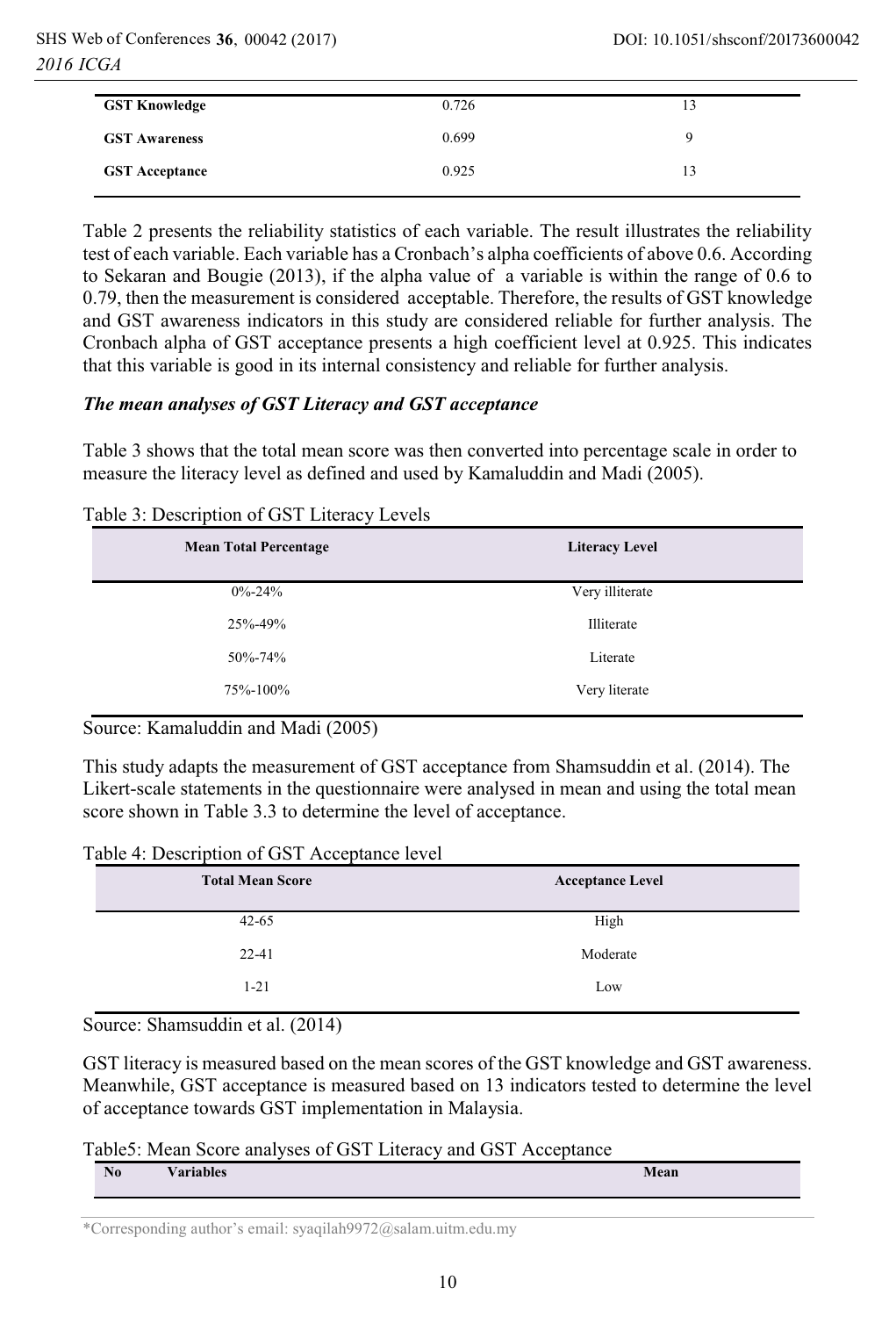| GST Literacy mean score            | 3.37  |
|------------------------------------|-------|
| GST Acceptance summated mean score | 33.38 |

Based on Table 5, the result shows that the mean score for GST literacy is 3.37 over Likert Scale of 5. This study GST knowledge and GST awareness dimensions in measuring GST literacy. According to Kamaluddin and Madi (2005) GST literacy level in table 3, the result suggests that the secondary school teachers as the taxpayers are literate taxpayers (literacy level 3.37 / 5 =67.4%). Such result indicates that they have an average knowledge on GST but in need of more assistance to understand the GST system in Malaysia (Kamaluddin & Madi, 2005). They are also in need of assistance from the government to increase the public awareness on GST implementation in Malaysia so that their students will become literate in future. This study concludes that the secondary school teachers are literate towards GST implementation in Malaysia.

The Likert-scale responses provided by the respondents for the indicators in the questionnaire survey were then summated to obtain an overall mean score and subsequently divided into three levels. The results depict that the GST acceptance overall total mean score is 33.38 (refer table 5), a result that falls under moderate acceptance (refer table 4). Thus, such result indicates that the secondary school teachers have a moderate acceptance towards GST implementation in Malaysia. Similar result was found in Shamsuddin et al. (2014) and Moomal and Zakaria (2014)on the moderate acceptance of GST implementation among the Malaysian consumers. This study concludes that the secondary school teachers have a moderate acceptance level towards GST implementation in Malaysia.

Table 6 presents the summary of Pearson correlation results of GST knowledge, GST awareness, GST literacy and GST acceptance. The result indicates that GST awareness has a positive correlation with GST awareness of r=0.457 at a significant level of 0.01. As for GST literacy, the result shows a significant positive correlation with GST knowledge (r=0.852) and GST awareness  $(r=0.855)$  whilst for GST acceptance, the result shows a significant positive correlation with GST knowledge ( $r=0.371$ ), GST awareness (0.375) and GST literacy (0.437) respectively at a significant level of 0.01.

|                       | <b>GST Knowledge</b> | <b>GST Awareness</b> | <b>GST Literacy</b> | <b>GST</b> Acceptance |
|-----------------------|----------------------|----------------------|---------------------|-----------------------|
| <b>GST Knowledge</b>  |                      |                      |                     |                       |
| <b>GST Awareness</b>  | $0.457**$            |                      |                     |                       |
| <b>GST Literacy</b>   | $0.852**$            | $0.855**$            |                     |                       |
| <b>GST</b> Acceptance | $0.371**$            | $0.375**$            | $0.437**$           |                       |

Table 6: Pearson Correlation Test

Note: \*\*Significant at 0.01 level

In sum, the correlation coefficients between all variables show positive significant correlations. Such result indicates that a high level of literacy reflect the level of GST acceptance. That is high level of literacy is associated with high level of GST knowledge and GST awareness.

| $\mathbf{v}_\text{ariable}$<br><i>c</i> oefficient<br>`-statictics<br>$\sim$ | ?-value |
|------------------------------------------------------------------------------|---------|
|------------------------------------------------------------------------------|---------|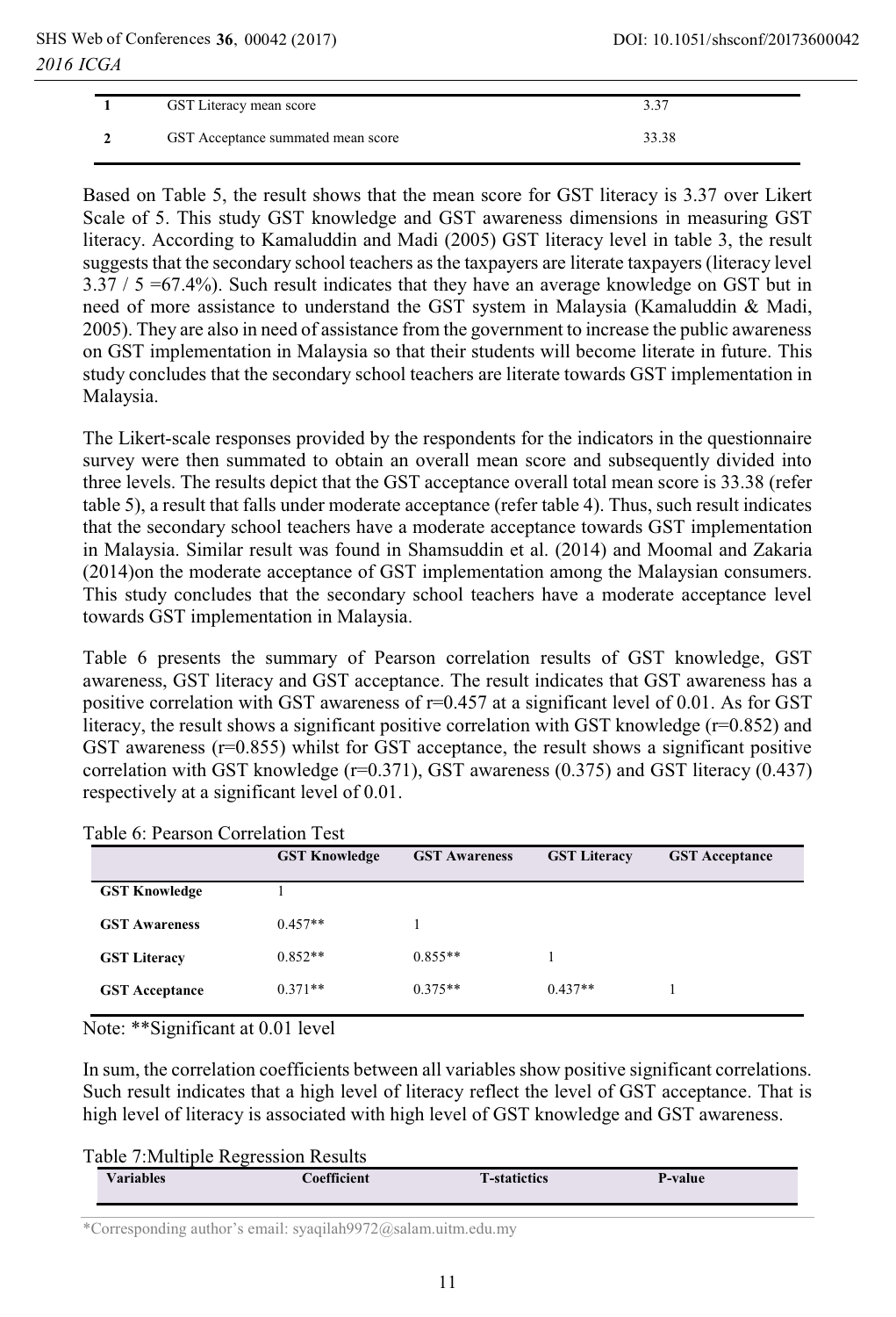| Intercept            | $-0.524$   | $-0.753$ | 0.453     |
|----------------------|------------|----------|-----------|
| <b>GST</b> knowledge | $0.455***$ | 2.344    | $0.021**$ |
| <b>GST</b> awareness | $0.462***$ | 2.406    | $0.018**$ |
| R                    | 0.191      |          |           |
| Adj. R               | 0.173      |          |           |
| <b>F-statistics</b>  | 10.382     |          |           |

Note: \*\*\* significant at 0.01 level

Table 7 shows that the R-square of GST knowledge and GST awareness explains 19.1% of the GST acceptance. In this study, the adjusted R-square 0.173 or 17.3% indicates that regression model explains as 17.3% of the variance in GST acceptance. The model is moderately fit and can predict GST acceptance. According to Muijs (2004) rule of thumb, the adjusted R-square range of 0.11-0.3 is considered as moderately fit model. Therefore, the model proposed for this study can be considered as fit to be used in examining the relationship between independent variables and dependent variable.

The result also shows the f-value of 10.382 of p-significant at 0.00. Since the p-significant value is less than 0.05, the model is considered as significant in predicting the GST knowledge and GST awareness on GST acceptance on GST implementation in Malaysia.

This study indicated that there is a significant relationship between the GST literacy and GST acceptance. The results signified the dimensions of GST literacy having positive significant relationships between the GST knowledge with GST acceptance, and GST awareness with GST acceptance.

# **CONCLUSION**

In the current study, the competency level of the taxpayers is measured through GST literacy and GST awareness. GST literacy was measured based on two dimensions namely, GST knowledge and GST awareness. The results indicate that the school teachers are literate on the issues of GST implementation and GST system in Malaysia. A literate teacher is a teacher that that understands and has knowledge on GST system in Malaysia. The teachers understand the GST terminology, mandatory turnover limit which requires business to register under GST, types of GST, GST standard rate, pricing requirement with relevant to GST displayed and tax reformation process.

The results also reveal that teachers have high level of awareness on GST implementation in Malaysia. High awareness reflects that they are aware of receiving receipt upon purchase GST items, aware that the rate charged must be reflected on the receipts and aware of the responsibility to report to respective author of any deception by sellers. The respondents also aware that the GST knowledge and GST education are important for secondary school students, as they are the future taxpayers. A literate teacher is a person who able to read and understand GST system in Malaysia.

The acceptance level is divided into three categories namely, high, medium and low acceptance. The results show a moderate acceptance level of GST implementation in Malaysia among the secondary school teachers. This study suggests that the level of acceptance of the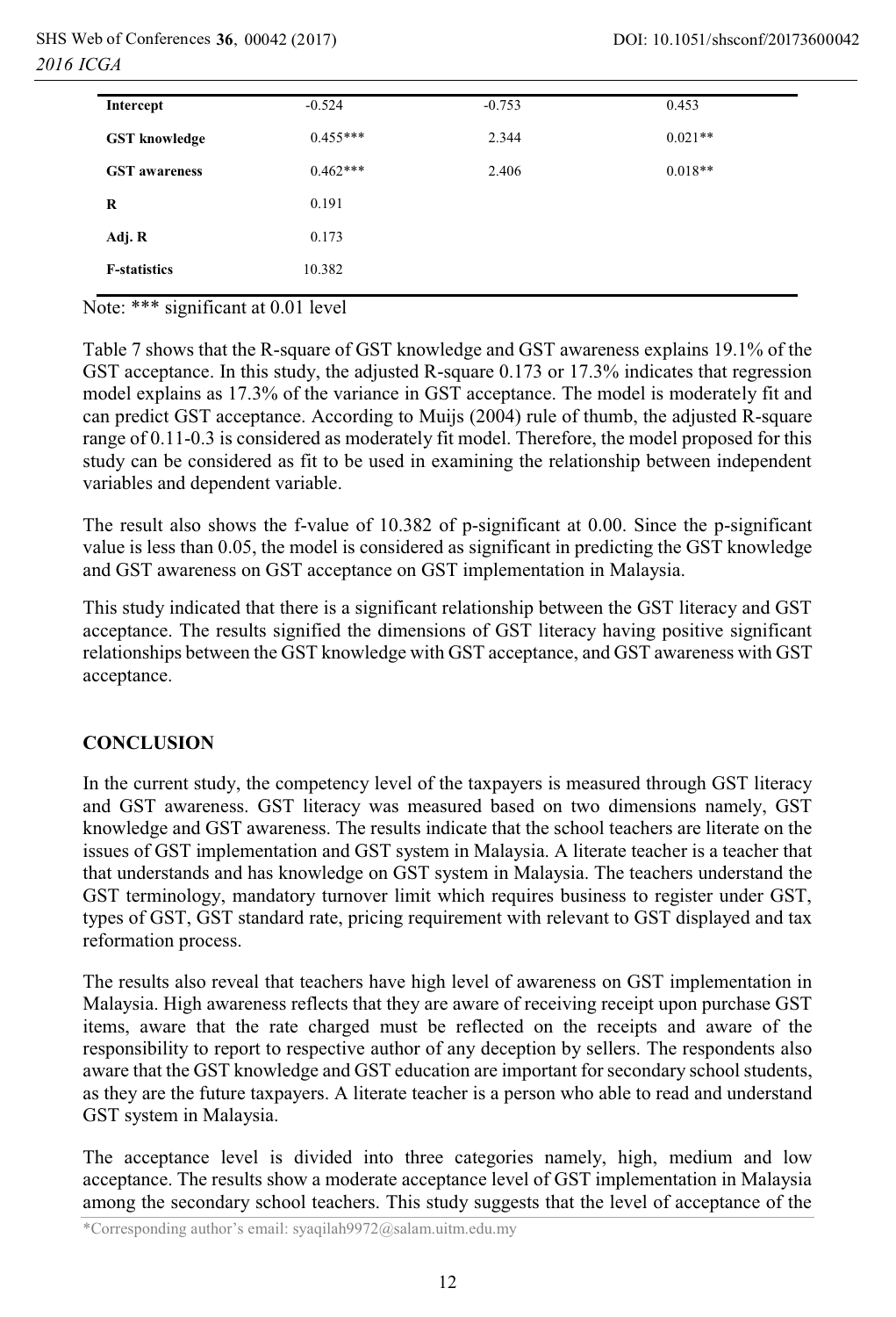secondary school teachers before and after GST implementation remains unchanged. This may due to the stage of GST implementation has not reached a period of one year when this study was conducted.

The taxpayers moderately accept GST implementation in Malaysia as they believe that GST contributes to the government's revenues. They believe that unclear objectives and lack of information provided by the government led them to have a low level of acceptance. They also moderately agree on the issues benefits and fairness that GST can offer to the consumers, businesses and country.

The results also found that the GST literacy level of the secondary school teachers affect their GST acceptance level. This study suggests that the level of literacy among the secondary school teachers on GST implementation has a positive effect their level of acceptance.

This study suggests that future study should examine the relationship of GST literacy levels and GST acceptance levels of teachers or educators in other states in Malaysia using a larger sample. More time should be allocated to collect and analyse the data. The future study could use a combination of instruments such as interviews, focused group interviews and documents analysis. In addition, the interaction between GST literacy level and GST compliance level in the perspective of gender, races, age, income levels, and other variables can be conducted.

# **REFERENCES**

- Ahmad, R., Ahmad, R., & Alwie, S. M. (2015). Instilling Malaysian Consumers' Mind-Set in Accepting GST: An Analysis on the Effectiveness of Communication used by the Government. *Innovation, Finance, and the Economy, 1*, 121-134. doi: 10.1007/978-3- 319-15880-8\_10
- Al-Mamun, A., Entebang, H., Mansor, S. A., Yasser, Q. R., Nathan, T. M., & Rahman, M. A. (2014). The Impact of Demographic Factors on Tax Compliance Attitude and Behavior in Malaysia. *Journal of Finance, Accounting and Management, 5*(1), 109-124.
- Alappatt, M., & Shaikh, J. M. (2014). Forthcoming Procedure of Goods and Services Tax (GST) in Malaysia. *Issues in Business Management and Economics, 2*(12), 210-213.
- Bahari, A. B. M., & Ling, L. M. (2009). Introducing Tax Education in Non-Accounting Curriculum in Higher Education: Survey Evidence. *Journal of Financial Reporting & Accounting, 7*(1), 37-51.
- Band, D. (1992). Corporate Governance: Why Agency Theory is not Enough. *European Management Journal, 10*(4), 453-459.
- Bardai, B. (1992). Tax Illiteracy in Malaysia: Problems Solutions. *Journal of ACCAMADIA*, 7-31.
- Benge, M., Pallot, M., & Slack, H. (2013). Possible Lessons For The United States From New Zealand's GST. *National Tax Journal, 66*(2), 479-498.
- Bhushan, P., & Medury, Y. (2013). Determining Tax Literacy of Salaried Individuals An Empirical Analysis. *IOSR Journal of Business and Management, 10*(6), 76-80.

<sup>\*</sup>Corresponding author's email: syaqilah9972@salam.uitm.edu.my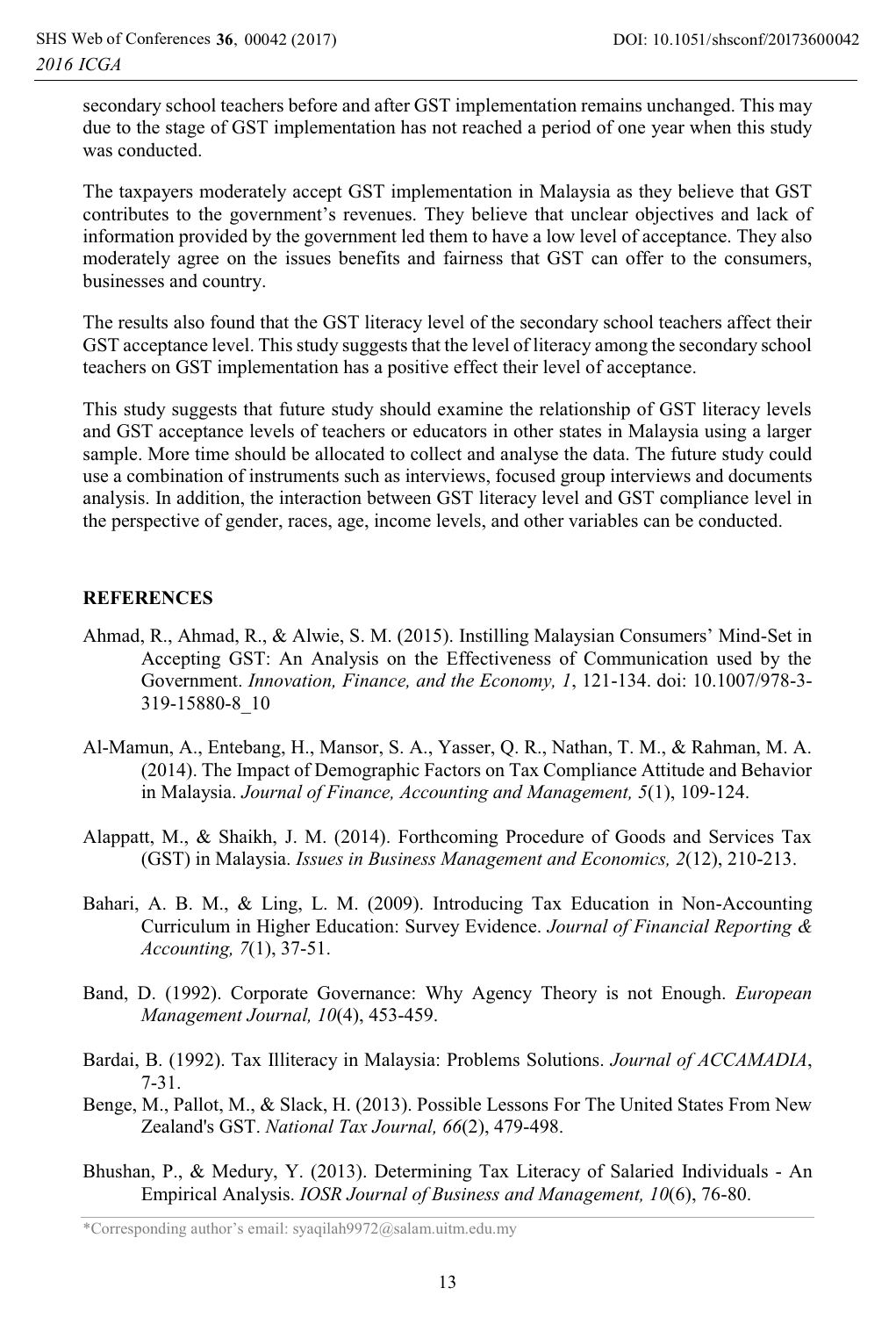.

- Book, L. (2003). The Poor and Tax Compliance: One Size Does Not Fit All. *Kansas Law Review, 51*, 1145.
- Breen, J., Bergin-Seers, S., Roberts, I., & Sims, R. (2002). The Impact of the Introduction of the GST on Small Business In Australia. *Asian Review of Accounting, 10*(1), 89-104.
- Choo, T. S. (2014). The battle for GST acceptance, *The Sun Daily*. Retrieved from http://www.thesundaily.my/node/251014
- Cullis, J., & Jones, P. (1992). *Public Finance and Public Choice: Analytical Perspectives*: McGraw-Hill International (UK) Limited.
- Cvrlje, D. (2015). Tax Literacy as An Instrument of Combating and Overcoming Tax System Complexity, Low Tax Morale and Tax Non-Compliance. *The Mactotheme Review, 4*(3), 156-167.
- Fadzell, A. (2015). By-election will show if GST accepted or not, *The Sun Daily*. Retrieved from http://www.thesundaily.my/news/1406721
- Fatt, C. K. (2006). Towards goods and services tax in Malaysia : A Preliminary Study. *Business & Economics Society International Conference*, 1-17.
- Field, A. (2013). *Discovering Statistics Using IBM SPSS Statistics* (4th ed.). London: SAGE Publications Inc.
- Fishbein, M., & Ajzen, I. (1975). *Belief, Attitude, Intention, and Behavior: An Introduction to Theory and Research* Reading, MA: Addison-Wesley.
- Hair, J. F., Black, W. C., Babin, B. J., Anderson, R. E., & Tatham, R. (2006). *Multivariate Data Analysis* (6th ed.): Upper Saddle River, NJ: Prentice-Hall.
- Hooper, P., & Smith, K. A. (1997). A value-added tax in the U.S.: An argument in favor. *Business Horizons, 40*(3), 78-83. doi: http://dx.doi.org/10.1016/S0007-6813(97)90056- 2
- James, S. (2000). VAT/GST: The UK Experience Revisited. *Revenue Law Journal, 10*(1), 72- 87.
- James, S., & Alley, C. (2008). Successful Tax Reform: The Experience Of Value Added Tax In The United Kingdom And Goods And Services Tax In New Zealand. *Journal of Finance and Management in Public Services, 8*(1), 35-47.
- Jenkins, G. P., & Khadka, R. (1998). Value Added Tax Policy And Implementation In Singapore. *International Bureau of Fiscal Documentation, 9*(2), 35-47.
- Kamaluddin, A., & Madi, N. (2005). Tax Literacy and Tax Awareness of Salaried Individuals in Sabah and Sarawak. *Journal of Financial Reporting and Accounting, 3*(1), 71-89.
- Kumar, N. (2014). Goods And Services Tax in India: A Way Forward. *Global Journal of Multidisciplinary Studies, 3*(6), 216-225.

<sup>\*</sup>Corresponding author's email: syaqilah9972@salam.uitm.edu.my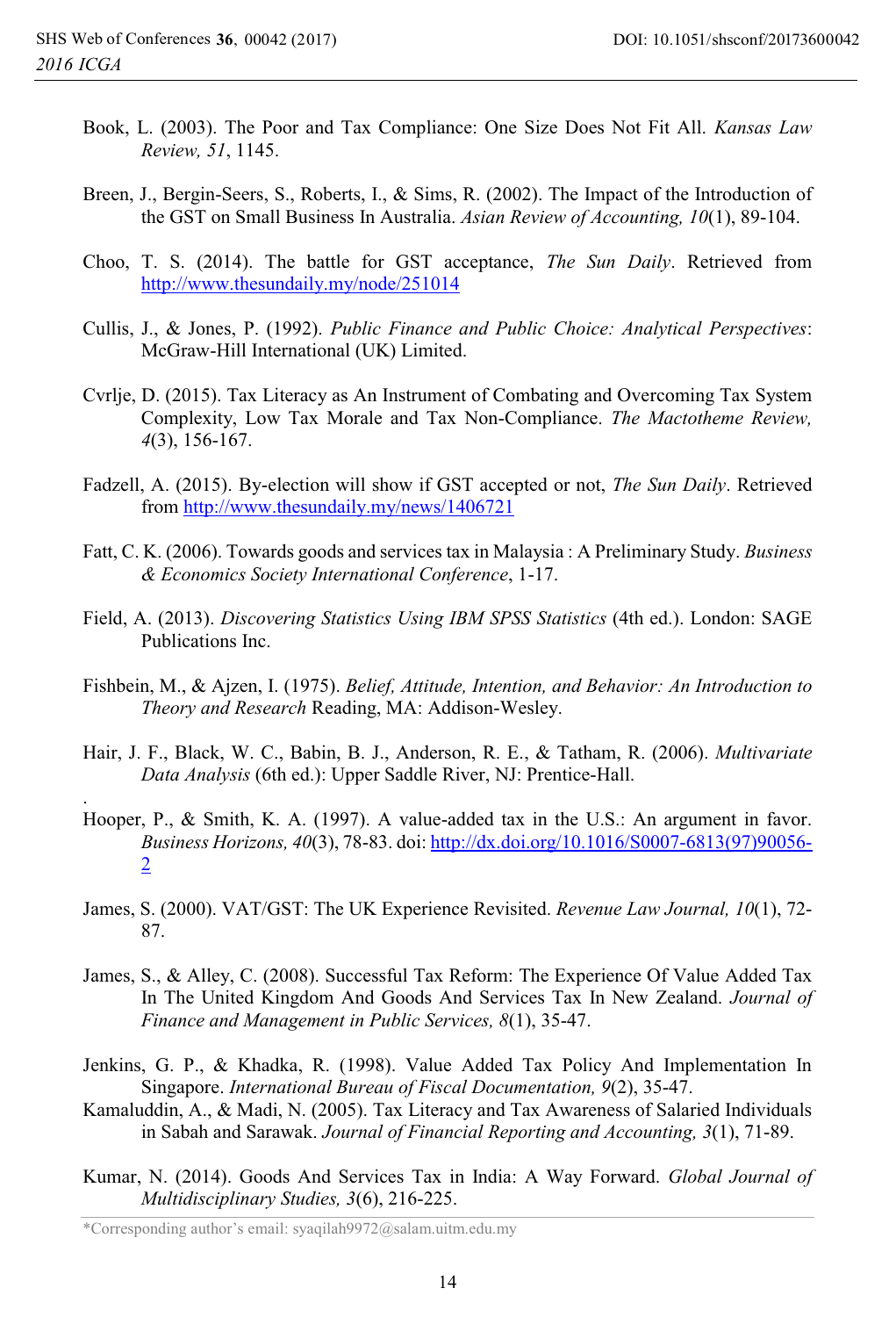- Latiff, A. R. A., Noordin, B. A. A., Omar, M. R. C., & Harjito, D. A. (2005). Tax Literacy Rate Among Taxpayers: Evidence From Malaysia. *Jurnal Akuntansi & Auditing Indonesia, 9*(1), 1-11.
- Lindholm, R. W. (1970). The Value Added Tax: A Short Review Of The Literature. *Journal of Economic Literature, 8*(4), 1178-1189.
- Loo, E. C., Evans, C., & McKerchar, M. (2010). Challenges in Understanding Compliance Behavior of Taxpayers in Malaysia. *Asian Journal of Business and Accounting, 3*(1), 145-161.
- Madi, N., & Kamaluddin, A. (2003). Tax literacy among salaried individuals in Sarawak. *Bureau of Research and Consultancy MARA University of Technology Shah Alam Selamgor*.
- Madi, N., Kamaluddin, A., Janggu, T., Ibrahim, M. B. A., Samah, A. B. A., & Jusoff, K. (2010). Tax Literacy among Employees: Sabah and Sarawak's Perspective. *International Journal of Economics and Finance, 2*(1), 218-223.
- Mahdavi, S. (2008). The level and composition of tax revenue in developing countries: Evidence from unbalanced panel data. *International Review of Economics & Finance, 17*(4), 607-617.
- Mansor, N. H. A., & Ilias, A. (2013). Goods and Services Tax (GST): A New Tax Reform in Malaysia. *International Journal of Economics Business and Management Studies, 2*(1), 12-19.
- McGowan, J. R., & Billings, B. A. (1997). An Analysis of the European Community VAT: Implications for U.S. Tax Policy. *journal of International Accounting Auditing & Taxation, 6*(2), 131-148.
- Moomal, A., & Zakaria, Z. (2014). Awareness, Acceptance and Expectations of Malaysia Consumers Towards Good and Service Tax (GST). *Journal of Contemporary Management Sciences, 4*(2), 15-27.
- Muijs, D. (2004). *Doing Quantitative Research in Education with SPSS*: SAGE Publications Ltd.
- Narayanan, S. (2014). THE IMPACT OF THE GOODS AND SERVICES TAX (GST) IN MALAYSIA: LESSONS FROM EXPERIENCES ELSEWHERE (A NOTE). *The Singapore Economic Review, 59*(1), 1-15.
- Nathan, T. M., & Rahman, M. A. (2014). The Impact of Demographics Factors on Tax Compliance Attitude and Behavior in Malaysia. *Journal of Finance, Accounting and Management, 5*(1), 109-124.
- Nurhayati, N., Halimatusadiah, E., & Diamonalisa. (2015). Influence of tax officer service quality and knowledge of tax on individual taxpayer compliance in tax office (kpp) Bojonagara Bandung. *International Journal of Applied Research, 1*(8), 805-809.

<sup>\*</sup>Corresponding author's email: syaqilah9972@salam.uitm.edu.my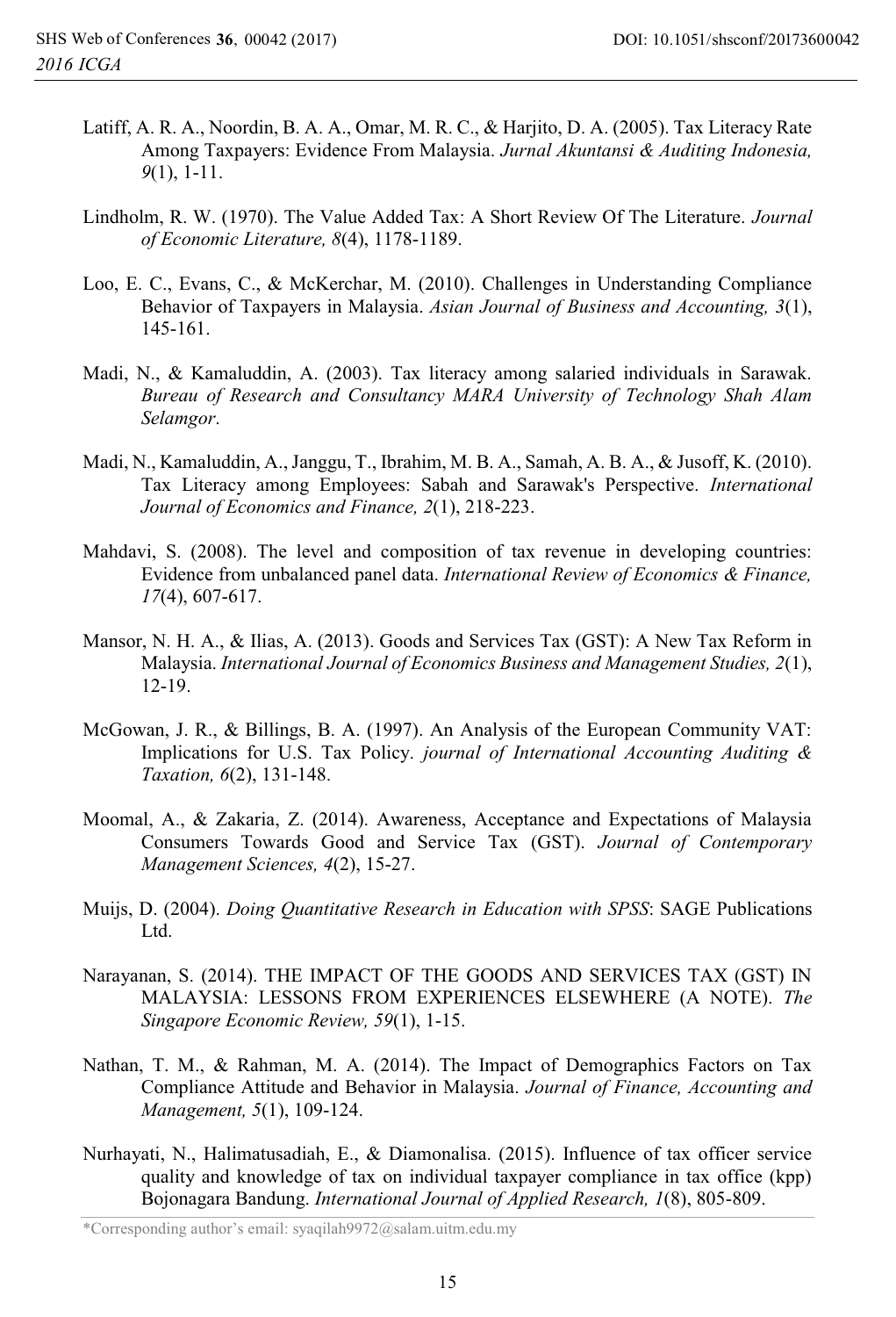Olatunji, O. C. (2013). Value Added Tax (VAT) and Inflation in Nigeria (1990 to 2003). *Asian Journal of Humanities and Social Sciences (AJHSS), 1*(1), 123-135.

Oxford Student's Dictionary of English. (Ed.) (2007). Malaysia: Oxford Fajar Sdn. Bhd. Palil, M. R. (2005). Taxpayers Knowledge: A Descriptive Evidence On Demographics Factors In Malaysia. *Jurnal Akuntansi & Keuangan, 7*(1), 11-21.

- Palil, M. R., Akir, M. R. M., & Ahmad, W. F. W. (2013). The Perception of Tax Payers on Tax Knowledge and Tax Education with Level of Tax Compliance: A Study the Influences of Religiosity. *ASEAN Journal of Economics, Management and Accounting, 1*(1), 118- 129.
- Palil, M. R., & Ibrahim, M. A. (2011). The Impacts of Goods and Services Tax (GST) on Middle Income Earners in Malaysia. *World Review of Business Research, 1*(2), 192- 206.
- Palil, M. R., Ramli, R., Mustapha, A. F., & Hassan, N. S. A. (2013). Elements of Compliance Costs: Lesson from Malaysia Companies towards Goods and Services Tax (GST). *Asian Social Science, 9*(11), 135-147.
- Pallant, J. (2011). *SPSS SURVIVAL MANUAL A step by step guide to data analysis using SPSS* (4th Ed.): Allen & Unwin.
- Rashid, E. R. B. A., Mohammed, N. F., & Saheh, N. M. (2005). *EXPLORING LEVEL OF AWARENESS OF SMALL AND MEDIUM SIZED ENTERPRISES TOWARDS GOODS AND SERVICES TAX IMPLEMENTATION IN MALAYSIA* Research Universiti Teknology MARA (UiTM).
- Rauf, J. b. A., & Yusuf, M. Z. b. M. (2014). *Guide on Pre-Tertiary Education*. (03-88822111).
- Royal Malaysia Customs Department. (15th February 2013). Understanding GST. Retrieved 3rd September, 2015, from http://gst.customs.gov.my/en/gst/Pages/gst\_un.aspx
- Royal Malaysia Customs Department. (2015). Goods and Services Tax (GST). In R. M. C. Department (Ed.).
- Saira, K., Zariyawati, M. A., & Yoke-May, L. (2010, 13-15 July 2010). *An Exploratory Study of Goods and Services Tax Awareness in Malaysia.* Paper presented at the Proceedings Seminar on Nasional Resilience (SNAR 2010) "Political Managements and Policies in Malaysia", Bayview Hotel Langkawi.
- Sekaran, U., & Bougie, R. (2013). *Research Methods for Business: A Skill-Building Approach* (6th ed.): John Wiley & Sons Ltd.
- Shamsuddin, A., Ruslan, M. I. M., Halim, A. A., Zahari, N. F., & Fazi, N. F. M. (2014). Educators' Awareness and Acceptance Towards Goods and Services Tax (GST) Implementation in Malaysia: A Study in Bandar Muadzam Shah, Pahang. *International Journal of Business, Economics, and Law, 4*(1), 1-10.

<sup>\*</sup>Corresponding author's email: syaqilah9972@salam.uitm.edu.my